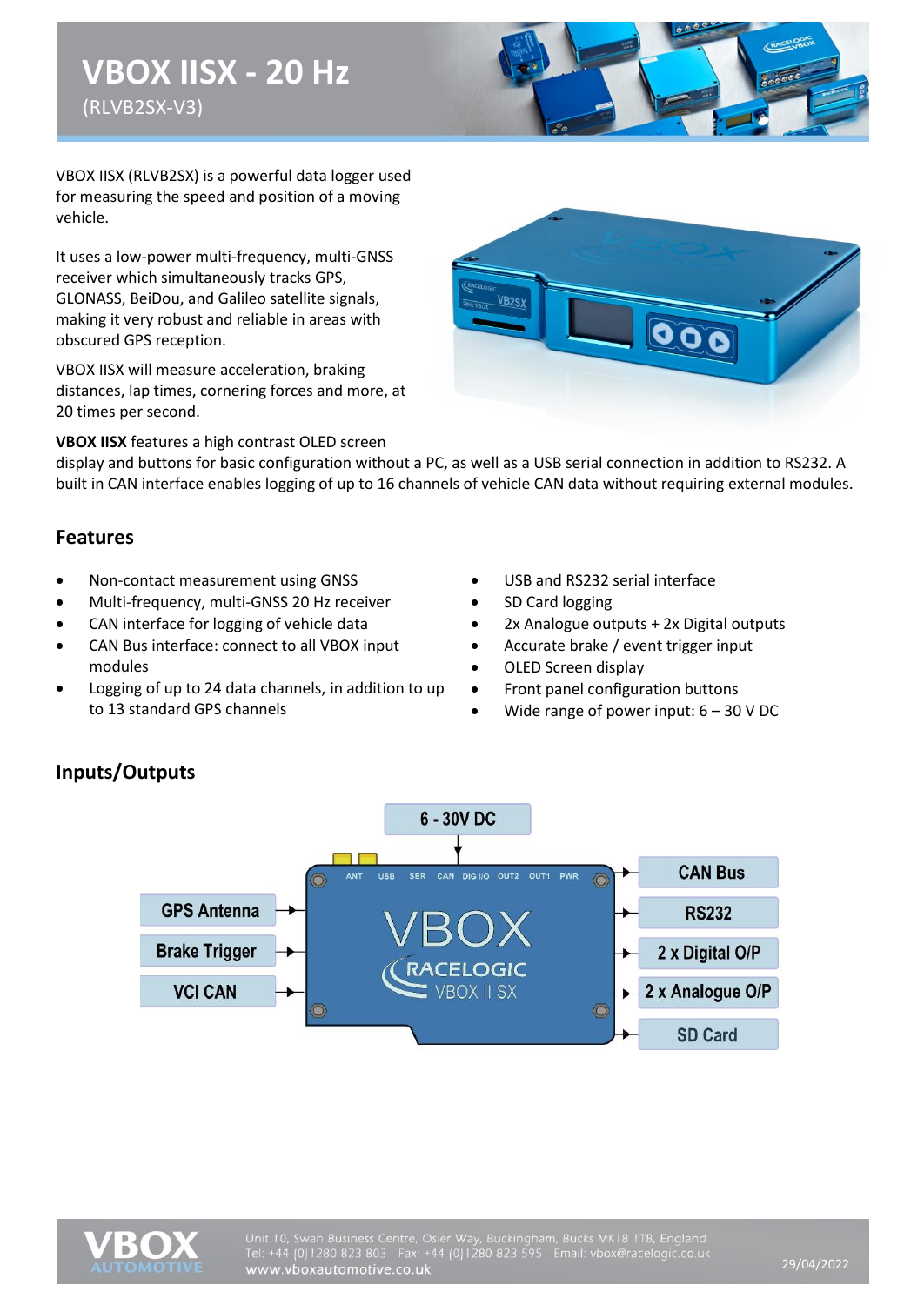# **VBOX IISX - 20 Hz** (RLVB2SX-V3)



| <b>Inputs</b>                                                                                                                                                     | <b>Outputs</b>                                                                                                                                                                                                                          |  |
|-------------------------------------------------------------------------------------------------------------------------------------------------------------------|-----------------------------------------------------------------------------------------------------------------------------------------------------------------------------------------------------------------------------------------|--|
| <b>GPS</b> antenna                                                                                                                                                | <b>RS232/USB</b>                                                                                                                                                                                                                        |  |
| Compact magnetic mount antenna with 5m RG-174<br>cable, operating over GPS-GLONASS-Galileo- BeiDou<br>L1/E1/B1 frequency bands.                                   | RS232 connector is used for VBOX configuration and<br>output of real-time GPS data. A USB port is also present<br>giving the same functionality for PCs with USB sockets.                                                               |  |
| <b>CAN BUS</b>                                                                                                                                                    | <b>CAN BUS</b>                                                                                                                                                                                                                          |  |
| Data can be logged from external VBOX and up to 16<br>CAN signals can also be logged from a different CAN<br>source (e.g., Vehicle CAN Bus). Note: Unit does not  | By utilising spare CAN Bus connections VBOX GPS can<br>transmit data while logging readouts from external<br>module inputs.                                                                                                             |  |
| connect to other Racelogic CAN modules when in VCI<br>CAN input is active. When logging data from another<br>source, VBOX Test Suite can load signal data from an | Bit rate: 125 kbit/s, 250 kbit/s, 500 kbit/s & 1 Mbit/s<br>selectable baud rate                                                                                                                                                         |  |
| industry standard CAN database file (.DBC).                                                                                                                       | Identifier type: Standard 11 bit and Extended 29 bit 2.0B                                                                                                                                                                               |  |
|                                                                                                                                                                   | Data available: Satellites in view, UTC Time, Latitude,<br>Longitude, Velocity, Heading, Altitude, Vertical velocity,<br>Distance, Longitudinal & Lateral acceleration, Distance<br>from Trigger, Trigger time, Trigger velocity        |  |
| <b>Brake Trigger</b>                                                                                                                                              | 2x Digital Outputs                                                                                                                                                                                                                      |  |
| Oversampled input for external trigger module.                                                                                                                    | One digital output is assigned to speed/distance -<br>configurable via pulses per meter. The other is a level<br>switch output enabling users to select any one of the<br>logged channels and assign it a threshold value.              |  |
|                                                                                                                                                                   | Frequency range: DC to 50 kHz                                                                                                                                                                                                           |  |
|                                                                                                                                                                   | Default setting * 90 pulses per metre (equates to 25 Hz<br>per km/h from 0 to 400 km/h)                                                                                                                                                 |  |
|                                                                                                                                                                   | Accuracy: 1 km/h @ 100 km/h                                                                                                                                                                                                             |  |
| <b>Power Supply</b>                                                                                                                                               | 2x Analogue Outputs                                                                                                                                                                                                                     |  |
| VBOX IISX can accept a supply voltage between 6 - 30<br>V DC. Low current consumption results in extended<br>battery life.                                        | Both 16-bit analogue outputs can be configured to output<br>velocity (or other GPS parameters) for use by additional<br>data logging equipment. The voltage output range is from<br>0 - 5 V DC with a resolution of 76 $\mu$ V per bit. |  |
|                                                                                                                                                                   | Voltage range: Long ACC: -5 to +5V DC (Long & Lat ACC);<br>OV to +5V DC (velocity)                                                                                                                                                      |  |
|                                                                                                                                                                   | Default setting*: 0.0125 Volts per km/h (0 to 400 km/h)                                                                                                                                                                                 |  |
|                                                                                                                                                                   | Accuracy: 0.1 km/h @ 100 km/h                                                                                                                                                                                                           |  |
| SD card                                                                                                                                                           |                                                                                                                                                                                                                                         |  |

Accepts most types of SD card (NOT SD HC). Recording time depends on the SD capacity and is approx. 4.4 MB/hr when logging all GPS channels.

\* The range settings can be adjusted by the user in software

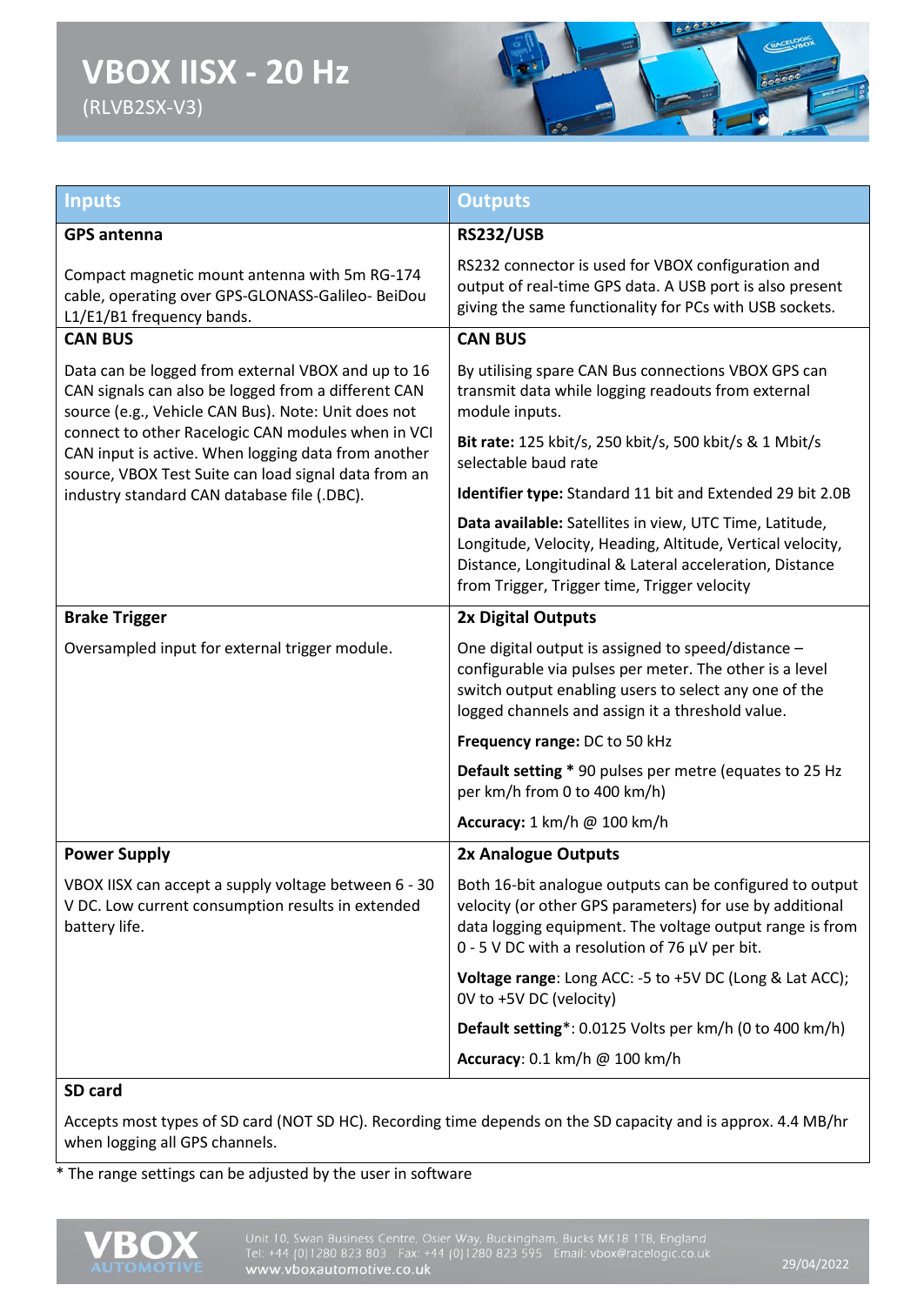

## **GPS Specifications**

| <b>Velocity</b>         |                                       | <b>Absolute Positioning (2D)</b> |          |
|-------------------------|---------------------------------------|----------------------------------|----------|
| <b>Accuracy</b>         | 0.1 km/h (averaged<br>over 4 samples) | <b>Accuracy</b>                  | $0.7 m*$ |
| <b>Units</b>            | km/h or mph                           | <b>Accuracy with SBAS</b>        | $0.4 m*$ |
| <b>Maximum velocity</b> | 1600 km/h                             | <b>Accuracy with DGPS</b>        | $0.3 m*$ |
| <b>Minimum velocity</b> | $0.1$ km/h                            |                                  |          |
| <b>Resolution</b>       | $0.01$ km/h                           |                                  |          |
| Latency                 | 41.5 ms                               |                                  |          |

| <b>Time</b>                               |        |                                     |           |
|-------------------------------------------|--------|-------------------------------------|-----------|
| Accel/ Brake Test (MFD/ VBOX Test Suite): |        | Lap Timing (OLED/ VBOX Test Suite): |           |
| <b>Resolution</b>                         | 0.01 s | <b>Resolution</b>                   | 0.01 s    |
| <b>Accuracy</b>                           | 0.05 s | <b>Accuracy</b>                     | $0.01s**$ |

| <b>Acceleration</b> |                   | <b>Distance</b>   |                          |
|---------------------|-------------------|-------------------|--------------------------|
| <b>Accuracy</b>     | 0.50%             | <b>Accuracy</b>   | $0.05\%$ (<50 cm per km) |
| Maximum             | 20G               | <b>Units</b>      | m or ft                  |
| <b>Resolution</b>   | 0.01 <sub>G</sub> | <b>Resolution</b> | 1 cm                     |

| <b>Heading</b>    |              | <b>Brake Distance Accuracy</b><br>(Trigger activated) |           |
|-------------------|--------------|-------------------------------------------------------|-----------|
| <b>Resolution</b> | $0.01^\circ$ | <b>Accuracy</b>                                       | $± 10$ cm |
| <b>Accuracy</b>   | $0.1^\circ$  |                                                       |           |

\*Depends on multipath environment, number of satellites in view, satellite geometry, and ionospheric activity. 95% CEP (Circle of Error Probable) means 95% of the time the position readings will fall within a circle of the stated radius. \*\*Not using DGPS and crossing the start/finish line at 100 km/h